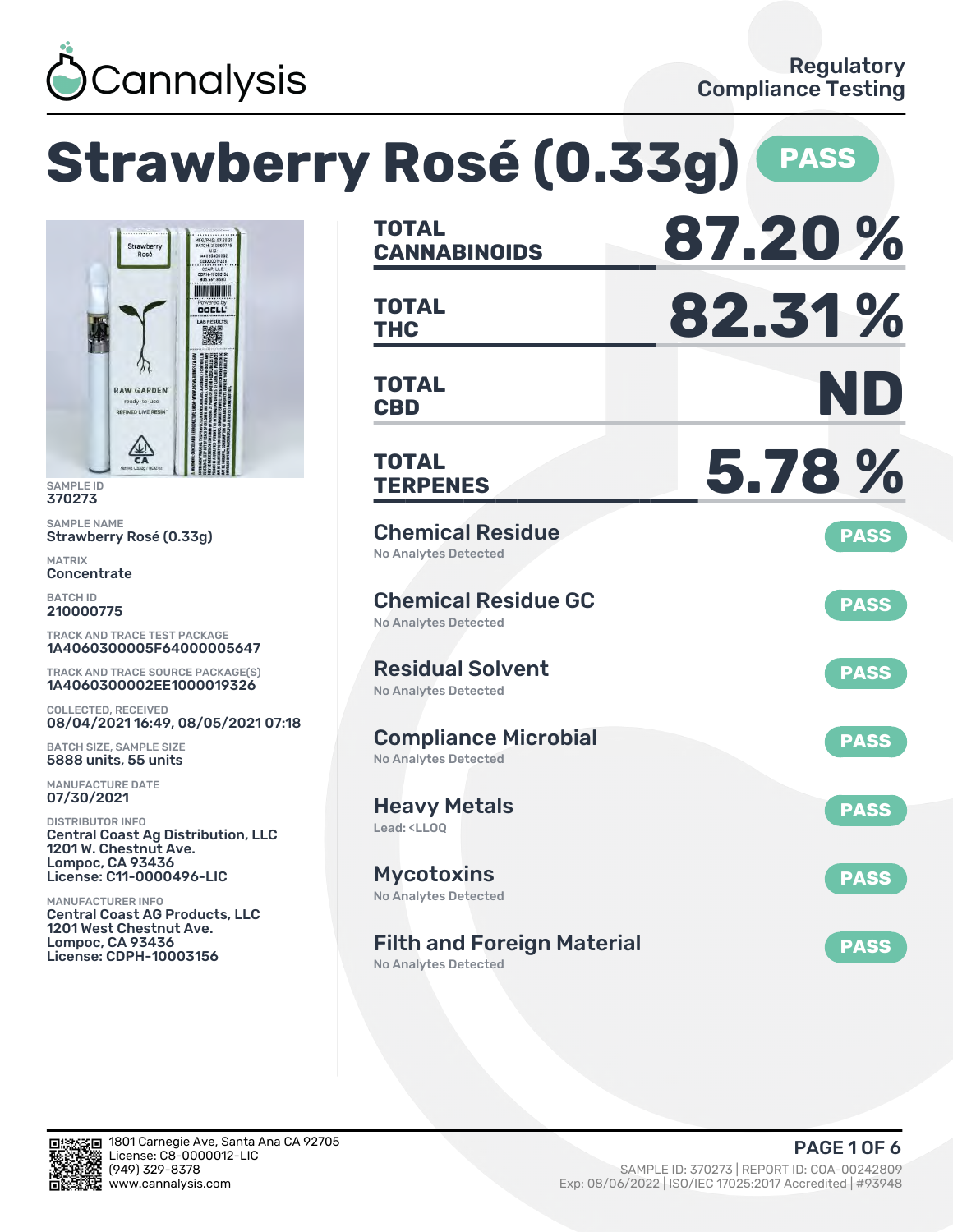

# CANNABINOID ANALYSIS

Total THC,CBD value(s) have been decarboxylated.

| TOTAL THC:          | 823.1 mg/g (82.31%), 271.62 mg per package |
|---------------------|--------------------------------------------|
| TOTAL CBD:          | ND                                         |
| TOTAL CANNABINOIDS: | 872.0 mg/g (87.20 %)                       |

UNIT OF MEASUREMENT: Milligrams per Gram(mg/g)

| <b>ANALYTE</b>         | <b>RESULT</b>         | LOD    | <b>LLOO</b> | <b>ANALYTE</b>   | <b>RESULT</b>        | <b>LOD</b> | <b>LLOO</b> |
|------------------------|-----------------------|--------|-------------|------------------|----------------------|------------|-------------|
| THCa                   | ND                    | 0.2000 | 0.4000      | CBD <sub>v</sub> | ND.                  | 0.2000     | 0.4000      |
| D9THC                  | 823.1 mg/g (82.31%)   | 0.2000 | 0.4000      | CBGa             | ND.                  | 0.2000     | 0.4000      |
| D8THC                  | ND                    | 0.2000 | 0.4000      | CBG              | 42.85 mg/g (4.285 %) | 0.2000     | 0.4000      |
| <b>THC<sub>v</sub></b> | 5.975 mg/g (0.5975 %) | 0.2000 | 0.4000      | CBN              | <b>ND</b>            | 0.2000     | 0.4000      |
| CBDa                   | ND                    | 0.2000 | 0.4000      | CBC              | <b>ND</b>            | 0.2000     | 0.4000      |
| CBD                    | <b>ND</b>             | 0.2000 | 0.4000      |                  |                      |            |             |
|                        |                       |        |             |                  |                      |            |             |

#### ADDITIONAL INFORMATION

| Method:              | SOP-TECH-001 | Sample Prepped: 08/05/2021 12:31 | Sample Approved: 08/06/2021 11:55  |  |
|----------------------|--------------|----------------------------------|------------------------------------|--|
| Instrument: UPLC-DAD |              | Sample Analyzed: 08/05/202116:16 | Prep-Analytical Batch: 31635-25754 |  |



## TERPENE ANALYSIS

| <b>TOTAL TERPENES:</b>      |                         | 57.80 mg/g (5.780 %)      |                 |  |  |  |  |  |
|-----------------------------|-------------------------|---------------------------|-----------------|--|--|--|--|--|
| <b>UNIT OF MEASUREMENT:</b> |                         | Milligrams per Gram(mg/g) |                 |  |  |  |  |  |
| <b>ANALYTE</b>              | <b>RESULT</b>           | LOD                       | LL <sub>C</sub> |  |  |  |  |  |
| 3-Carene                    | <b>ND</b>               | 1.000                     | 2.5             |  |  |  |  |  |
| Alpha cedrene               | <b>ND</b>               | 1.000                     | 2.5             |  |  |  |  |  |
| Alpha pinene                | $3.618$ mg/g (0.3618 %) | 0.1000                    | 1.0(            |  |  |  |  |  |
| Alpha terpineol             | 0.7938 mg/g (0.0794 %)  | 0.3260                    | 0.6             |  |  |  |  |  |
| Beta myrcene                | 5.988 mg/g (0.5988 %)   | 0.5000                    | 1.0(            |  |  |  |  |  |
| Borneol                     | ND.                     | 1.000                     | 2.5             |  |  |  |  |  |
| Camphor                     | <b>ND</b>               | 0.1000                    | 0.5             |  |  |  |  |  |
| Cedrol                      | <b>ND</b>               | 0.5000                    | 1.0(            |  |  |  |  |  |
| Cis nerolidol               | <b>ND</b>               | 2.500                     | 5.0             |  |  |  |  |  |
| Fenchol                     | 1.066 mg/g $(0.1066\%)$ | 0.5000                    | 1.0(            |  |  |  |  |  |
| Gamma terpinene             | <b>ND</b>               | 0.1000                    | 0.5             |  |  |  |  |  |
| Geranyl acetate             | <b>ND</b>               | 0.1000                    | 0.5             |  |  |  |  |  |
| Isoborneol                  | <b>ND</b>               | 0.5000                    | 1.0(            |  |  |  |  |  |
| Limonene                    | 17.71 mg/g (1.771 %)    | 0.5000                    | 2.5             |  |  |  |  |  |
| Menthol                     | <b>ND</b>               | 1.000                     | 2.5             |  |  |  |  |  |
| Ocimene <sub>2</sub>        | 2.159 mg/g (0.2159 %)   | 0.3450                    | 1.72            |  |  |  |  |  |
| P-mentha-1,5-diene ND       |                         | 0.5000                    | 1.0(            |  |  |  |  |  |
| Sabinene                    | <b>ND</b>               | 0.5000                    | 1.0(            |  |  |  |  |  |
| Trans beta farnesene ND     |                         | 2.500                     | 5.0             |  |  |  |  |  |
| Trans nerolidol             | <b>ND</b>               | 0.5000                    | 2.5             |  |  |  |  |  |
|                             |                         |                           |                 |  |  |  |  |  |

| <b>ANALYTE</b>          | <b>RESULT</b>                           | <b>LOD</b> | <b>LLOQ</b> | <b>ANALYTE</b>         | <b>RESULT</b>                                       | <b>LOD</b> | <b>LLOQ</b> |
|-------------------------|-----------------------------------------|------------|-------------|------------------------|-----------------------------------------------------|------------|-------------|
| 3-Carene                | <b>ND</b>                               | 1.000      | 2.500       | Alpha bisabolol        | <lloq< td=""><td>0.1000</td><td>0.5000</td></lloq<> | 0.1000     | 0.5000      |
| Alpha cedrene           | <b>ND</b>                               | 1.000      | 2.500       | Alpha humulene         | 2.251 mg/g $(0.2251\%)$                             | 0.5000     | 1.000       |
| Alpha pinene            | $3.618 \text{ mg/g} (0.3618 \text{ %})$ | 0.1000     | 1.000       | Alpha terpinene        | <b>ND</b>                                           | 0.5000     | 1.000       |
| Alpha terpineol         | 0.7938 mg/g $(0.0794\%)$                | 0.3260     | 0.6520      | Beta caryophyllene     | 9.441 mg/g $(0.9441\%)$                             | 0.5000     | 1.000       |
| Beta myrcene            | 5.988 mg/g (0.5988 %)                   | 0.5000     | 1.000       | Beta pinene            | 3.592 mg/g (0.3592 %)                               | 0.6070     | 1.214       |
| Borneol                 | <b>ND</b>                               | 1.000      | 2.500       | Camphene               | <b>ND</b>                                           | 0.5000     | 1.000       |
| Camphor                 | <b>ND</b>                               | 0.1000     | 0.5000      | Caryophyllene oxide ND |                                                     | 0.5000     | 2.500       |
| Cedrol                  | <b>ND</b>                               | 0.5000     | 1.000       | Cis geraniol           | <b>ND</b>                                           | 1.000      | 2.500       |
| Cis nerolidol           | <b>ND</b>                               | 2.500      | 5.000       | Eucalyptol             | <b>ND</b>                                           | 0.1000     | 0.5000      |
| Fenchol                 | 1.066 mg/g $(0.1066\%)$                 | 0.5000     | 1.000       | Fenchone               | <lloq< td=""><td>0.1000</td><td>0.5000</td></lloq<> | 0.1000     | 0.5000      |
| Gamma terpinene         | <b>ND</b>                               | 0.1000     | 0.5000      | Gamma terpineol        | <b>ND</b>                                           | 0.2090     | 0.5230      |
| Geranyl acetate         | ND.                                     | 0.1000     | 0.5000      | Guaiol                 | <b>ND</b>                                           | 2.500      | 5.000       |
| Isoborneol              | ND                                      | 0.5000     | 1.000       | Isopulegol             | <b>ND</b>                                           | 2.500      | 5.000       |
| Limonene                | 17.71 mg/g (1.771 %)                    | 0.5000     | 2.500       | Linalool               | 2.637 mg/g $(0.2637%)$                              | 0.5000     | 1.000       |
| Menthol                 | <b>ND</b>                               | 1.000      | 2.500       | Ocimene 1              | <b>ND</b>                                           | 0.1550     | 0.3100      |
| Ocimene 2               | 2.159 mg/g (0.2159 %)                   | 0.3450     | 1.725       | P-cymene               | <b>ND</b>                                           | 0.5230     | 1.045       |
| P-mentha-1,5-diene ND   |                                         | 0.5000     | 1.000       | Pulegone               | <b>ND</b>                                           | 0.1000     | 0.5000      |
| Sabinene                | <b>ND</b>                               | 0.5000     | 1.000       | Terpinolene            | 8.538 mg/g $(0.8538\%)$                             | 0.1000     | 0.5000      |
| Trans beta farnesene ND |                                         | 2.500      | 5.000       | Trans geraniol         | <b>ND</b>                                           | 0.5000     | 2.500       |
| Trans nerolidol         | <b>ND</b>                               | 0.5000     | 2.500       | Valencene              | <b>ND</b>                                           | 0.5000     | 1.000       |
|                         |                                         |            |             |                        |                                                     |            |             |



PAGE 2 OF 6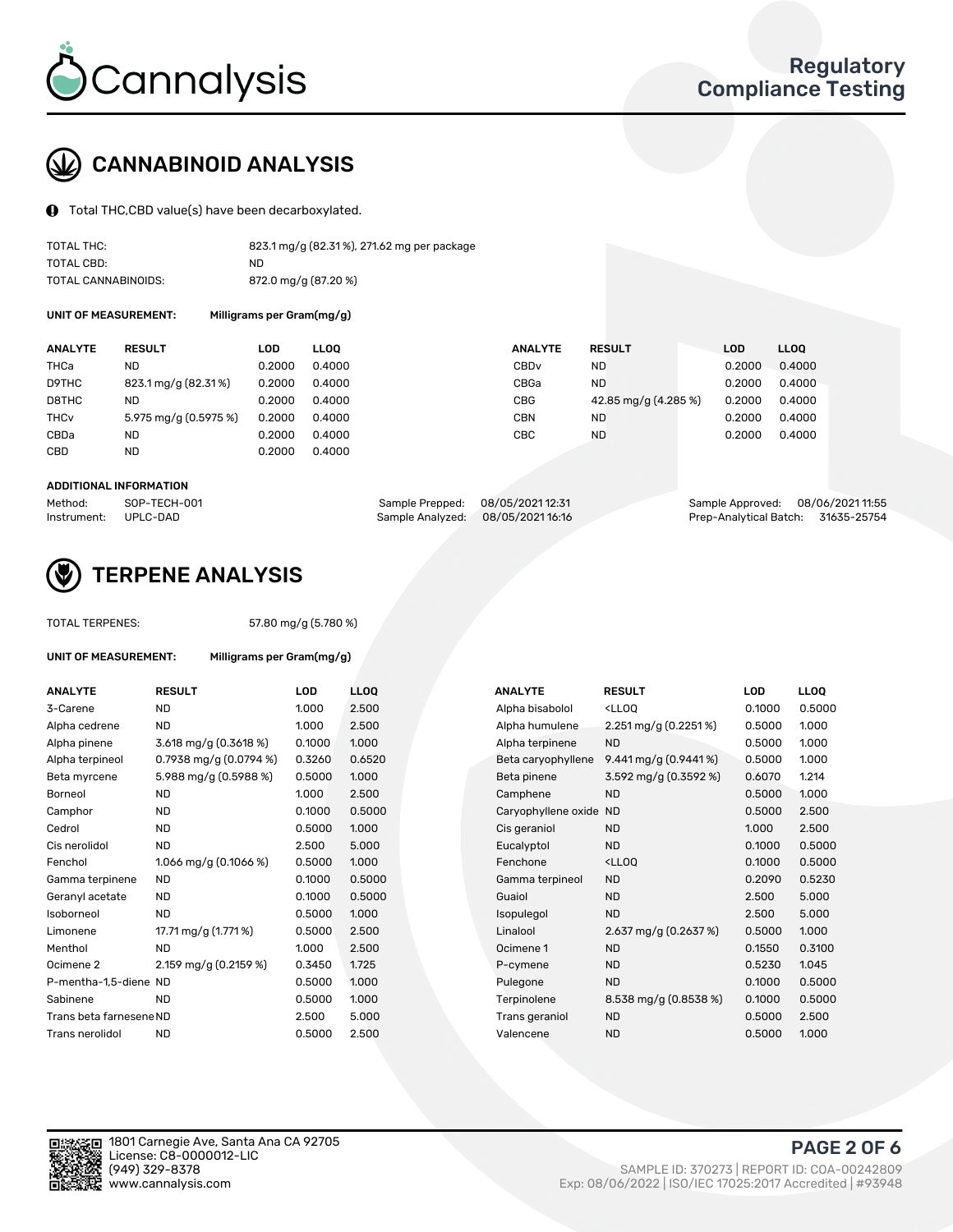

## Regulatory Compliance Testing

#### ADDITIONAL INFORMATION

| Method:     | SOP-TECH-02 |
|-------------|-------------|
| Instrument: | GC-MS-FID   |

Sample Analyzed: 08/05/2021 14:01

Method: SOP-TECH-027 Sample Prepped: 08/05/2021 14:00 Sample Approved: 08/06/2021 21:52



CHEMICAL RESIDUE ANALYSIS PASS

UNIT OF MEASUREMENT: Micrograms per Gram(ug/g)

| <b>ANALYTE</b>    | <b>RESULT</b> | LOD    | <b>LLOQ</b> | <b>ACTION LEVEL</b> |      | <b>ANALYTE</b>      | <b>RESULT</b> | <b>LOD</b> | <b>LLOQ</b> | <b>ACTION LEVEL</b> |      |
|-------------------|---------------|--------|-------------|---------------------|------|---------------------|---------------|------------|-------------|---------------------|------|
| Abamectin         | <b>ND</b>     | 0.0200 | 0.0400      | 0.1000              | Pass | Acephate            | <b>ND</b>     | 0.0200     | 0.0400      | 0.1000              | Pass |
| Acequinocyl       | <b>ND</b>     | 0.0200 | 0.0400      | 0.1000              | Pass | Acetamiprid         | <b>ND</b>     | 0.0200     | 0.0400      | 0.1000              | Pass |
| Aldicarb          | <b>ND</b>     | 0.0200 | 0.0400      | 0.0                 | Pass | Azoxystrobin        | <b>ND</b>     | 0.0200     | 0.0400      | 0.1000              | Pass |
| Bifenazate        | <b>ND</b>     | 0.0200 | 0.0400      | 0.1000              | Pass | <b>Bifenthrin</b>   | <b>ND</b>     | 0.0200     | 0.0400      | 3.000               | Pass |
| <b>Boscalid</b>   | <b>ND</b>     | 0.0200 | 0.0400      | 0.1000              | Pass | Carbaryl            | <b>ND</b>     | 0.0200     | 0.0400      | 0.5000              | Pass |
| Carbofuran        | <b>ND</b>     | 0.0200 | 0.0400      | 0.0                 | Pass | Chlorantraniliprole | <b>ND</b>     | 0.0200     | 0.0400      | 10.00               | Pass |
| Clofentezine      | <b>ND</b>     | 0.0200 | 0.0400      | 0.1000              | Pass | Coumaphos           | <b>ND</b>     | 0.0200     | 0.0400      | 0.0                 | Pass |
| Cyfluthrin        | <b>ND</b>     | 0.4000 | 1.000       | 2.000               | Pass | Cypermethrin        | <b>ND</b>     | 0.4000     | 1.000       | 1.000               | Pass |
| Daminozide        | <b>ND</b>     | 0.0200 | 0.0400      | 0.0                 | Pass | Diazinon            | <b>ND</b>     | 0.0200     | 0.0400      | 0.1000              | Pass |
| <b>Dichlorvos</b> | <b>ND</b>     | 0.0200 | 0.0400      | 0.0                 | Pass | Dimethoate          | <b>ND</b>     | 0.0200     | 0.0400      | 0.0                 | Pass |
| Dimethomorph      | <b>ND</b>     | 0.0200 | 0.0400      | 2.000               | Pass | <b>Ethoprophos</b>  | <b>ND</b>     | 0.0200     | 0.0400      | 0.0                 | Pass |
| Etofenprox        | <b>ND</b>     | 0.0200 | 0.0400      | 0.0                 | Pass | Etoxazole           | <b>ND</b>     | 0.0200     | 0.0400      | 0.1000              | Pass |
| Fenhexamid        | <b>ND</b>     | 0.0200 | 0.0400      | 0.1000              | Pass | Fenoxycarb          | <b>ND</b>     | 0.0200     | 0.0400      | 0.0                 | Pass |
| Fenpyroximate     | <b>ND</b>     | 0.0200 | 0.0400      | 0.1000              | Pass | Fipronil            | <b>ND</b>     | 0.0400     | 0.1000      | 0.0                 | Pass |
| Flonicamid        | <b>ND</b>     | 0.0200 | 0.0400      | 0.1000              | Pass | Fludioxonil         | <b>ND</b>     | 0.0200     | 0.0400      | 0.1000              | Pass |
| Hexythiazox       | <b>ND</b>     | 0.0200 | 0.0400      | 0.1000              | Pass | Imazalil            | <b>ND</b>     | 0.0200     | 0.0400      | 0.0                 | Pass |
| Imidacloprid      | <b>ND</b>     | 0.0200 | 0.0400      | 5.000               | Pass | Kresoxim methyl     | <b>ND</b>     | 0.0200     | 0.0400      | 0.1000              | Pass |
| Malathion         | <b>ND</b>     | 0.0200 | 0.0400      | 0.5000              | Pass | Metalaxyl           | <b>ND</b>     | 0.0200     | 0.0400      | 2.000               | Pass |
| Methiocarb        | <b>ND</b>     | 0.0200 | 0.0400      | 0.0                 | Pass | Methomyl            | <b>ND</b>     | 0.0200     | 0.0400      | 1.000               | Pass |
| Mevinphos         | <b>ND</b>     | 0.0200 | 0.0400      | 0.0                 | Pass | Myclobutanil        | <b>ND</b>     | 0.0200     | 0.0400      | 0.1000              | Pass |
| Naled             | <b>ND</b>     | 0.0200 | 0.0400      | 0.1000              | Pass | Oxamyl              | <b>ND</b>     | 0.0200     | 0.0400      | 0.5000              | Pass |
| Paclobutrazol     | <b>ND</b>     | 0.0200 | 0.0400      | 0.0                 | Pass | Permethrins         | <b>ND</b>     | 0.0400     | 0.1000      | 0.5000              | Pass |
| Phosmet           | <b>ND</b>     | 0.0200 | 0.0400      | 0.1000              | Pass | Piperonyl butoxide  | <b>ND</b>     | 0.0200     | 0.0400      | 3.000               | Pass |
| Prallethrin       | <b>ND</b>     | 0.0200 | 0.0400      | 0.1000              | Pass | Propiconazole       | <b>ND</b>     | 0.0200     | 0.0400      | 0.1000              | Pass |
| Propoxur          | <b>ND</b>     | 0.0200 | 0.0400      | 0.0                 | Pass | Pyrethrins          | <b>ND</b>     | 0.0200     | 0.0400      | 0.5000              | Pass |
| Pyridaben         | <b>ND</b>     | 0.0200 | 0.0400      | 0.1000              | Pass | Spinetoram          | <b>ND</b>     | 0.0200     | 0.0400      | 0.1000              | Pass |
| Spinosad          | <b>ND</b>     | 0.0300 | 0.0700      | 0.1000              | Pass | Spiromesifen        | <b>ND</b>     | 0.0200     | 0.0400      | 0.1000              | Pass |
| Spirotetramat     | <b>ND</b>     | 0.0200 | 0.0400      | 0.1000              | Pass | Spiroxamine         | <b>ND</b>     | 0.0200     | 0.0400      | 0.0                 | Pass |
| Tebuconazole      | <b>ND</b>     | 0.0200 | 0.0400      | 0.1000              | Pass | Thiacloprid         | <b>ND</b>     | 0.0200     | 0.0400      | 0.0                 | Pass |
| Thiamethoxam      | <b>ND</b>     | 0.0200 | 0.0400      | 5.000               | Pass | Trifloxystrobin     | <b>ND</b>     | 0.0200     | 0.0400      | 0.1000              | Pass |

### ADDITIONAL INFORMATION

Method: SOP-TECH-002 Sample Prepped: 08/05/202115:20 Sample Approved: 08/06/202114:47<br>Sample Analyzed: 08/05/202116:38 Prep-Analytical Batch: 31646-25755 Prep-Analytical Batch: 31646-25755

PAGE 3 OF 6

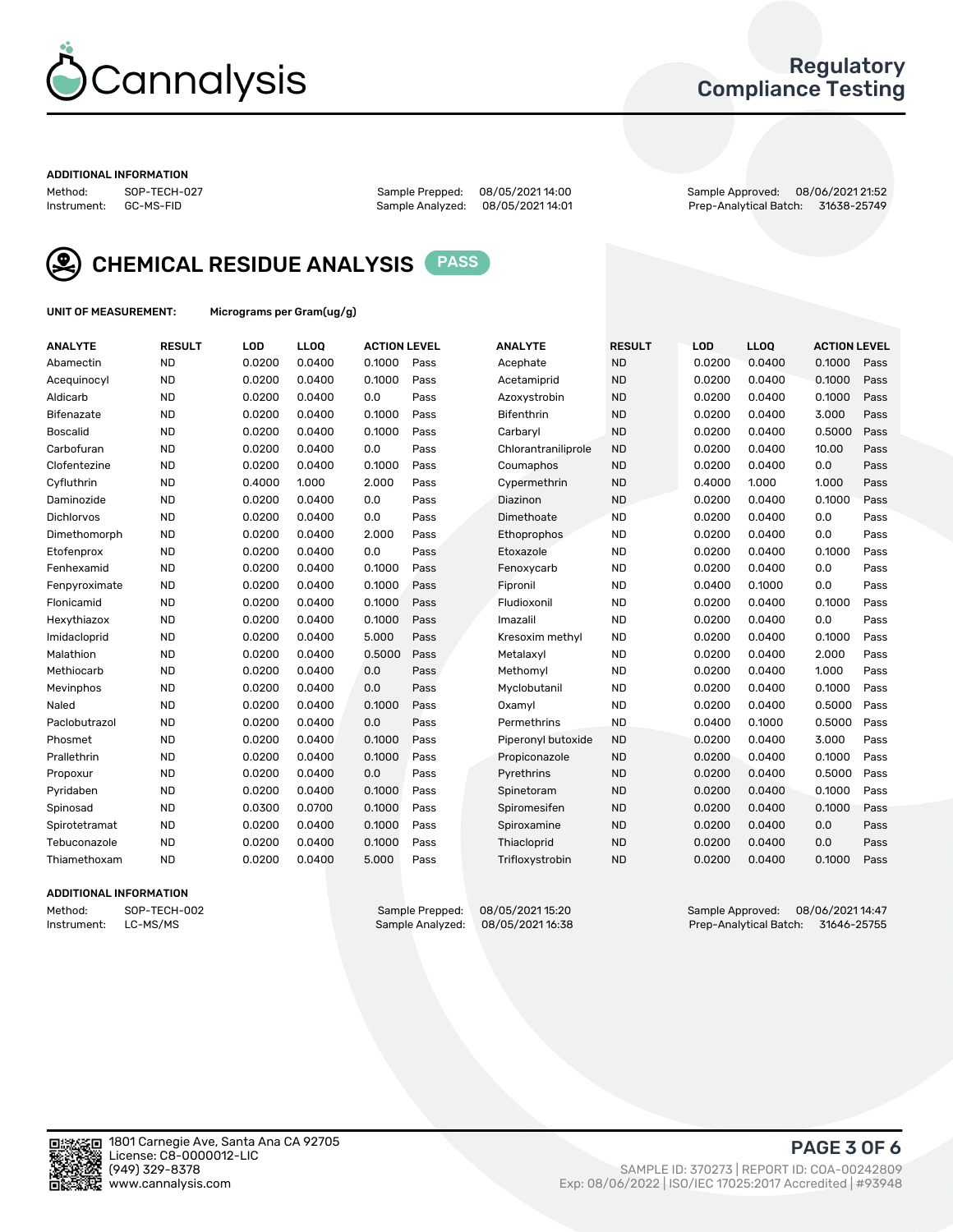

# CHEMICAL RESIDUE GC ANALYSIS PASS

| UNIT OF MEASUREMENT: |  |  | M |
|----------------------|--|--|---|
|----------------------|--|--|---|

licrograms per Gram(ug/g)

| <b>ANALYTE</b>                                   | <b>RESULT</b>            | LOD    | <b>LLOO</b> | <b>ACTION LEVEL</b> |                                     | <b>ANALYTE</b>                      | <b>RESULT</b> | LOD              | <b>LLOO</b>            | <b>ACTION LEVEL</b>             |      |
|--------------------------------------------------|--------------------------|--------|-------------|---------------------|-------------------------------------|-------------------------------------|---------------|------------------|------------------------|---------------------------------|------|
| Captan                                           | <b>ND</b>                | 0.1000 | 0.2000      | 0.7000              | Pass                                | Chlordane                           | <b>ND</b>     | 0.0109           | 0.0136                 | 0.0                             | Pass |
| Methyl parathion                                 | <b>ND</b>                | 0.0400 | 0.1000      | 0.0                 | Pass                                | <b>PCNB</b>                         | <b>ND</b>     | 0.0200           | 0.0400                 | 0.1000                          | Pass |
| Chlorfenapyr                                     | <b>ND</b>                | 0.0800 | 0.1000      | 0.0                 | Pass                                | Chlorpyrifos                        | <b>ND</b>     | 0.0800           | 0.1000                 | 0.0                             | Pass |
| ADDITIONAL INFORMATION<br>Method:<br>Instrument: | SOP-TECH-010<br>GC-MS/MS |        |             |                     | Sample Prepped:<br>Sample Analyzed: | 08/05/202115:20<br>08/05/2021 16:38 |               | Sample Approved: | Prep-Analytical Batch: | 08/06/2021 11:01<br>31647-25756 |      |

## RESIDUAL SOLVENT ANALYSIS PASS

UNIT OF MEASUREMENT: Micrograms per Gram(ug/g)

| <b>ANALYTE</b>       | <b>RESULT</b> | <b>LOD</b> | <b>LLOO</b> | <b>ACTION LEVEL</b> |      | <b>ANALYTE</b>           | <b>RESULT</b> | <b>LOD</b> | <b>LLOO</b> | <b>ACTION LEVEL</b> |      |
|----------------------|---------------|------------|-------------|---------------------|------|--------------------------|---------------|------------|-------------|---------------------|------|
| Acetone              | <b>ND</b>     | 50.00      | 100.0       | 5000                | Pass | Acetonitrile             | <b>ND</b>     | 50.00      | 100.0       | 410.0               | Pass |
| Benzene              | <b>ND</b>     | 0.5000     | 1.000       | 1.000               | Pass | <b>Butane</b>            | <b>ND</b>     | 50.00      | 100.0       | 5000                | Pass |
| Chloroform           | <b>ND</b>     | 0.5000     | 1.000       | 1.000               | Pass | Ethanol                  | <b>ND</b>     | 50.00      | 100.0       | 5000                | Pass |
| <b>Ethyl Acetate</b> | <b>ND</b>     | 50.00      | 100.0       | 5000                | Pass | <b>Ethyl Ether</b>       | <b>ND</b>     | 50.00      | 100.0       | 5000                | Pass |
| Ethylene oxide       | <b>ND</b>     | 0.5000     | 1.000       | 1.000               | Pass | Heptane                  | <b>ND</b>     | 50.00      | 100.0       | 5000                | Pass |
| Hexane               | <b>ND</b>     | 50.00      | 100.0       | 290.0               | Pass | <b>Isopropyl Alcohol</b> | <b>ND</b>     | 50.00      | 100.0       | 5000                | Pass |
| Methanol             | <b>ND</b>     | 50.00      | 100.0       | 3000                | Pass | Methylene chloride       | <b>ND</b>     | 0.5000     | 1.000       | 1.000               | Pass |
| Pentane              | <b>ND</b>     | 50.00      | 100.0       | 5000                | Pass | Propane                  | <b>ND</b>     | 50.00      | 200.0       | 5000                | Pass |
| Toluene              | <b>ND</b>     | 50.00      | 100.0       | 890.0               | Pass | Xvlenes                  | <b>ND</b>     | 50.08      | 100.0       | 2170                | Pass |
| Trichloroethylene    | <b>ND</b>     | 0.5000     | 1.000       | 1.000               | Pass | 1.2-Dichloroethane       | <b>ND</b>     | 0.5000     | 1.000       | 1.000               | Pass |

### ADDITIONAL INFORMATION

Method: SOP-TECH-021 Sample Prepped: 08/05/202114:00 Sample Approved: 08/06/202115:07<br>Sample Analyzed: 08/05/202114:00 Prep-Analytical Batch: 31632-25748 Prep-Analytical Batch: 31632-25748



UNIT OF MEASUREMENT: Cycle Threshold (Ct)

| <b>ANALYTE</b> | <b>RESULT</b>              | LOD   | <b>LLOO</b> |     | <b>ACTION LEVEL</b> | <b>ANALYTE</b>   | <b>RESULT</b> | LOD   | LL <sub>00</sub> |                  | <b>ACTION LEVEL</b> |
|----------------|----------------------------|-------|-------------|-----|---------------------|------------------|---------------|-------|------------------|------------------|---------------------|
| A.fumigatus    | <b>ND</b>                  | 33.00 | 0.0         | 0.0 | Pass                | A. flavus        | <b>ND</b>     | 33.00 | 0.0              | 0.0              | Pass                |
| A. niger       | <b>ND</b>                  | 33.00 | 0.0         | 0.0 | Pass                | A. terreus       | <b>ND</b>     | 33.00 | 0.0              | 0.0              | Pass                |
| <b>STEC</b>    | <b>ND</b>                  | 33.00 | 0.0         | 0.0 | Pass                | Salmonella spp   | <b>ND</b>     | 33.00 | 0.0              | 0.0              | Pass                |
|                | ADDITIONAL INFORMATION     |       |             |     |                     |                  |               |       |                  |                  |                     |
| Method:        | SOP-TECH-016, SOP-TECH-022 |       |             |     | Sample Prepped:     | 08/06/2021 07:25 |               |       | Sample Approved: | 08/06/2021 17:19 |                     |

Instrument: qPCR Sample Analyzed: 08/06/2021 07:27 Prep-Analytical Batch: 31658-25772

PAGE 4 OF 6

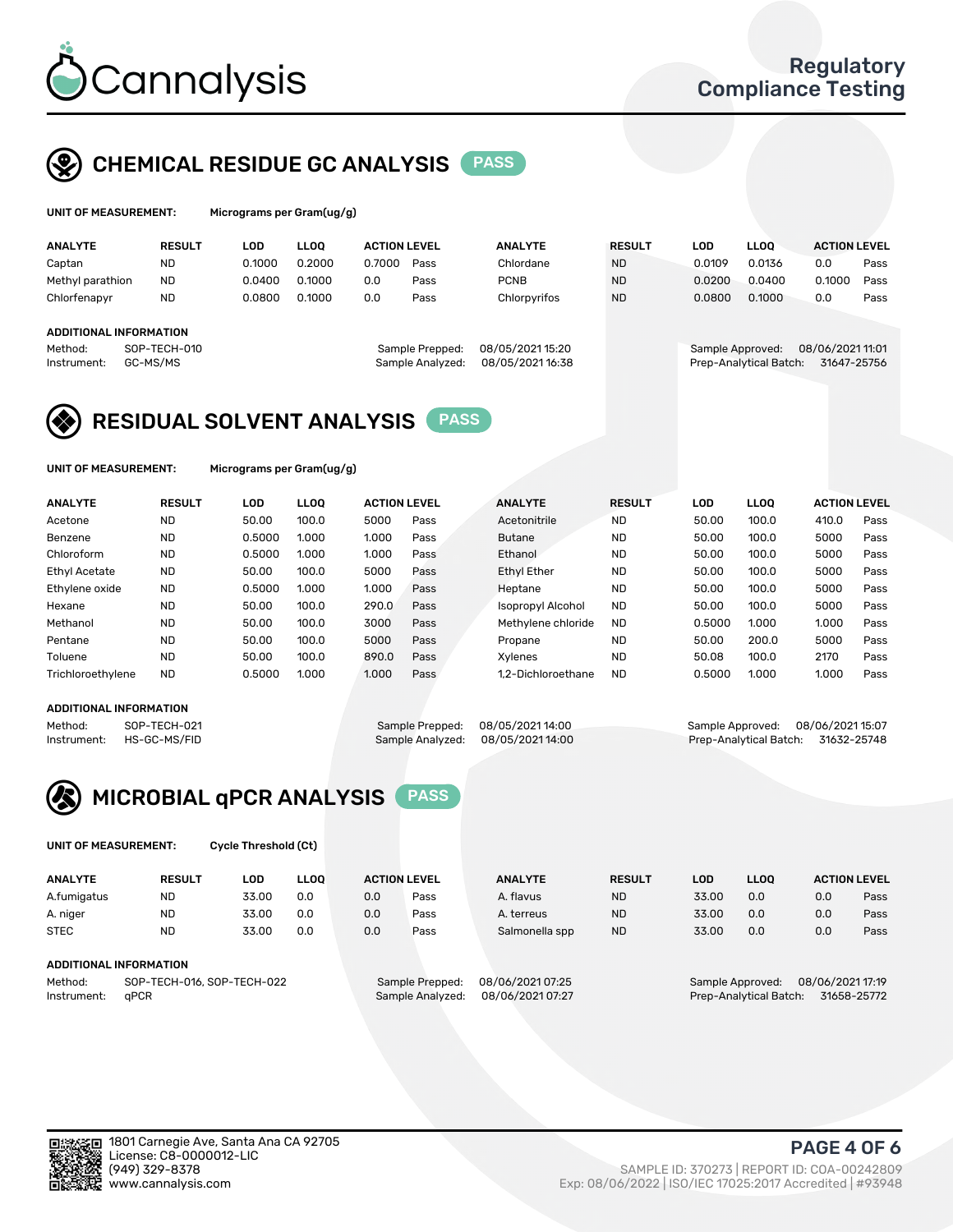



| UNIT OF MEASUREMENT:                                                                                                                                                                                                   |                                                                                                                                                                                      | Micrograms per Gram(ug/g) |        |                                                                             |      |                |                                                                               |               |                     |                   |                     |      |
|------------------------------------------------------------------------------------------------------------------------------------------------------------------------------------------------------------------------|--------------------------------------------------------------------------------------------------------------------------------------------------------------------------------------|---------------------------|--------|-----------------------------------------------------------------------------|------|----------------|-------------------------------------------------------------------------------|---------------|---------------------|-------------------|---------------------|------|
| <b>ANALYTE</b>                                                                                                                                                                                                         | <b>RESULT</b>                                                                                                                                                                        | <b>LOD</b>                | LLOO   | <b>ACTION LEVEL</b>                                                         |      | <b>ANALYTE</b> |                                                                               | <b>RESULT</b> |                     | LLOO <sup>1</sup> | <b>ACTION LEVEL</b> |      |
| Arsenic                                                                                                                                                                                                                | <b>ND</b>                                                                                                                                                                            | 0.0120                    | 0.1000 | 0.2000                                                                      | Pass | Cadmium        | <b>ND</b>                                                                     |               | 0.0072              | 0.0500            | 0.2000              | Pass |
| Lead                                                                                                                                                                                                                   | <lloq< td=""><td>0.0068</td><td>0.0500</td><td>0.5000</td><td>Pass</td><td>Mercury</td><td><b>ND</b></td><td></td><td>0.0060</td><td>0.0500</td><td>0.1000</td><td>Pass</td></lloq<> | 0.0068                    | 0.0500 | 0.5000                                                                      | Pass | Mercury        | <b>ND</b>                                                                     |               | 0.0060              | 0.0500            | 0.1000              | Pass |
| <b>ADDITIONAL INFORMATION</b><br>Method:<br>Instrument:                                                                                                                                                                | SOP-TECH-013<br>ICP-MS                                                                                                                                                               |                           |        | 08/05/2021 12:02<br>Sample Prepped:<br>08/05/2021 13:35<br>Sample Analyzed: |      |                | 08/05/2021 18:06<br>Sample Approved:<br>Prep-Analytical Batch:<br>31629-25746 |               |                     |                   |                     |      |
| <b>MYCOTOXINS ANALYSIS</b><br><b>PASS</b><br>Micrograms per Kilogram(ug/kg)<br>UNIT OF MEASUREMENT:<br><b>ANALYTE</b><br><b>RESULT</b><br>LLOO<br><b>ACTION LEVEL</b><br><b>ANALYTE</b><br><b>RESULT</b><br><b>LOD</b> |                                                                                                                                                                                      |                           |        |                                                                             |      |                |                                                                               |               |                     | <b>LLOQ</b>       | <b>ACTION LEVEL</b> |      |
| Aflatoxin B1                                                                                                                                                                                                           | <b>ND</b>                                                                                                                                                                            | 1.000                     | 2.000  |                                                                             | N/A  | Aflatoxin B2   | <b>ND</b>                                                                     |               | <b>LOD</b><br>2.000 | 5.000             |                     | N/A  |
|                                                                                                                                                                                                                        |                                                                                                                                                                                      |                           |        |                                                                             |      |                |                                                                               |               |                     |                   |                     |      |
| Aflatoxin G1                                                                                                                                                                                                           | <b>ND</b>                                                                                                                                                                            | 2.000                     | 5.000  |                                                                             | N/A  | Aflatoxin G2   | <b>ND</b>                                                                     |               | 2.000               | 5.000             | N/A                 |      |

Total Aflatoxins ND 10.00 14.00 20.00 Pass Ochratoxin A ND 1.000 2.000 20.00 Pass

#### ADDITIONAL INFORMATION

Method: SOP-TECH-020 Sample Prepped: 08/05/2021 15:02 Sample Approved: 08/06/2021 14:51 Instrument: LC-MS/MS Sample Analyzed: 08/05/2021 15:18 Prep-Analytical Batch: 31631-25751



UNIT OF MEASUREMENT: Filth and Foreign Matter (%, #/3g)

| <b>ANALYTE</b>                                              | <b>RESULT</b>          | LOD | <b>LLOO</b> | <b>ACTION LEVEL</b> |                                     | <b>ANALYTE</b>                       | <b>RESULT</b>                                                             | LOD | <b>LLOO</b> | <b>ACTION LEVEL</b> |      |
|-------------------------------------------------------------|------------------------|-----|-------------|---------------------|-------------------------------------|--------------------------------------|---------------------------------------------------------------------------|-----|-------------|---------------------|------|
| IF RH ME                                                    | <b>ND</b>              | 0.0 | 0.0         | 1.000               | Pass                                | <b>IFM</b>                           | <b>ND</b>                                                                 | 0.0 | 0.0         | 25.00               | Pass |
| Mold                                                        | <b>ND</b>              | 0.0 | 0.0         | 25.00               | Pass                                | <b>SSCD</b>                          | <b>ND</b>                                                                 | 0.0 | 0.0         | 25.00               | Pass |
|                                                             | ADDITIONAL INFORMATION |     |             |                     |                                     |                                      |                                                                           |     |             |                     |      |
| Method:<br>SOP-TECH-009<br>Instrument:<br>Visual Inspection |                        |     |             |                     | Sample Prepped:<br>Sample Analyzed: | 08/06/2021 15:48<br>08/06/2021 16:05 | 08/06/202116:12<br>Sample Approved:<br>Prep-Analytical Batch: 31687-25796 |     |             |                     |      |



PAGE 5 OF 6